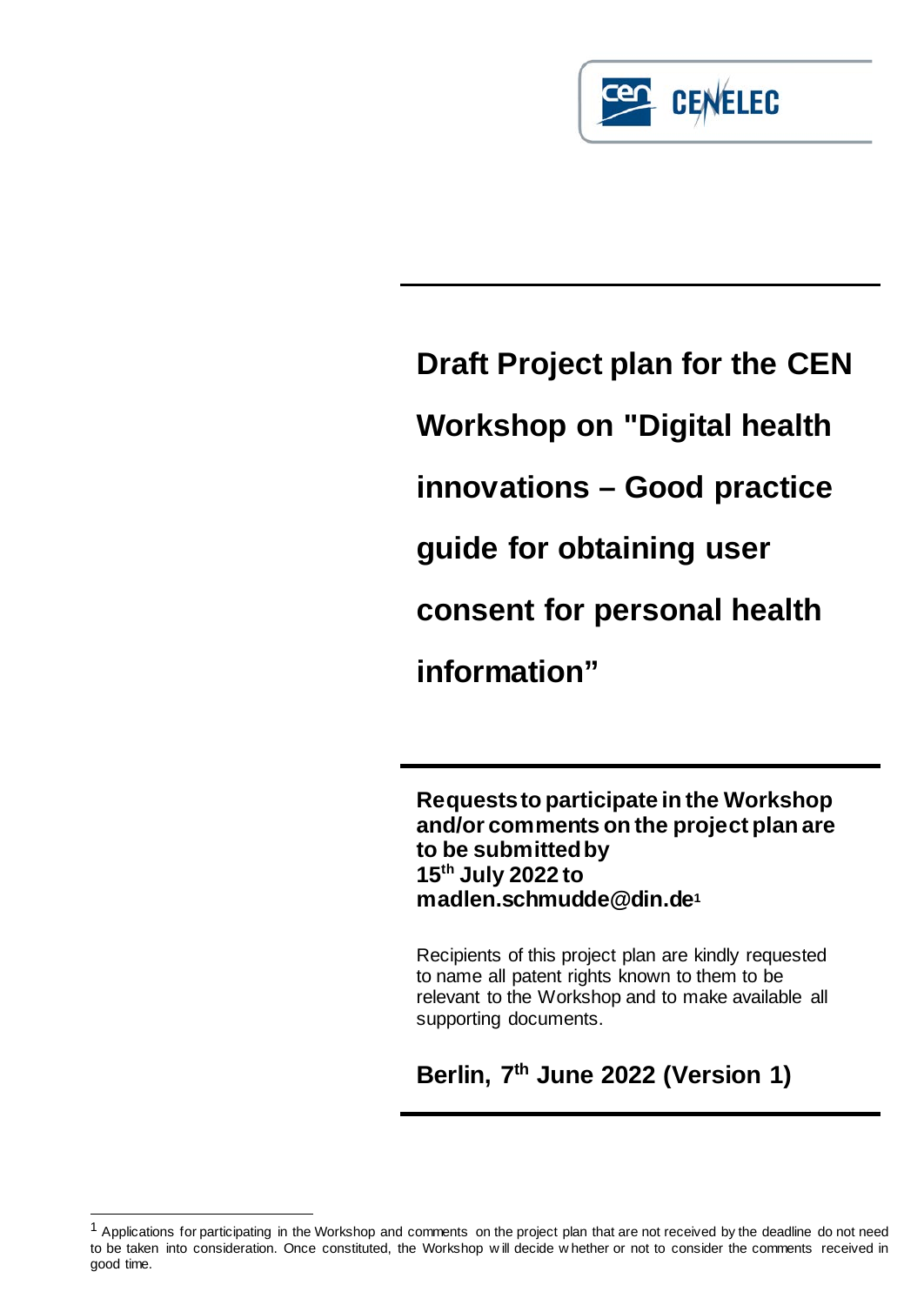# **Contents**

| $\mathbf{2}$<br>2.1<br>2.2<br>2.3            |  |
|----------------------------------------------|--|
| $3\phantom{a}$<br>3.1<br>3.2<br>3.3          |  |
| $\overline{\mathbf{4}}$<br>4.1<br>4.2<br>4.3 |  |
| 5                                            |  |
| 6<br>6.1<br>6.2<br>6.3                       |  |
| 7                                            |  |
| 8                                            |  |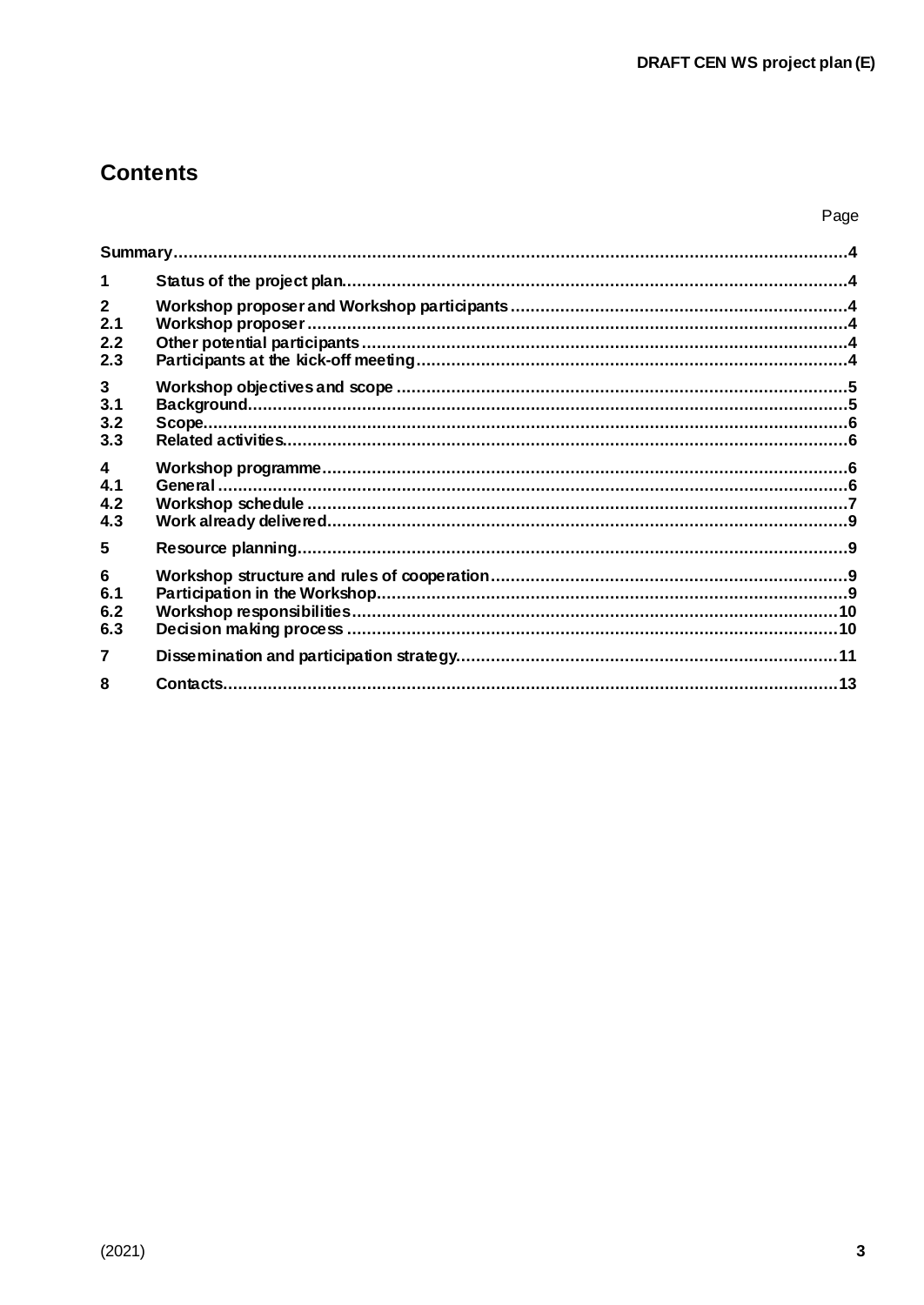# <span id="page-2-0"></span>**Summary**

Within a variety of European Research and Innovation (R&I) projects in the health and care sector obtaining consent for collecting and processing personal health data for the development, deployment, testing and evaluation of digital health innovations is a crucial point. This CWA aims to combine the experience of various R&I projects regarding this topic in some kind of a best practice guide on how to obtain user consent for personal health information. This will not only make it easier for R&I projects but also for other market participants outside of R&I projects to consider the different topics that consent is needed for.

## <span id="page-2-1"></span>**1 Status of the project plan**

**Draft project plan** for public commenting (Version 1.0)

This draft project plan is intended to inform the public of a new Workshop. Any interested party can take part in this Workshop and/or comment on this draft project plan. Please send any requests to participate or comments by e-mail to **madlen.schmudde@din.de**.

All those who have applied for participation or have commented on the project plan by the deadline will be invited to the online kick-off meeting of the Workshop on **22th July 2022**.

## <span id="page-2-2"></span>**2 Workshop proposer and Workshop participants**

#### <span id="page-2-3"></span>**2.1 Workshop proposer**

| Person or organisation                                                                                                                                                                                           | Short description and interest in the subject                                                                                                                                                                                                                                                                                                                                                                     |
|------------------------------------------------------------------------------------------------------------------------------------------------------------------------------------------------------------------|-------------------------------------------------------------------------------------------------------------------------------------------------------------------------------------------------------------------------------------------------------------------------------------------------------------------------------------------------------------------------------------------------------------------|
| Prof. Dipak Kalra<br>The European Institute for Innovation through Health<br>Data<br>Unit of Medical Informatics and Statistics<br>dipak.kalra@i-hd.eu<br>Phone: +32 9 332 40 67<br>Webpage: https://www.i-hd.eu | The European Institute for Innovation through Health<br>Data is a not for profit organisation focusing on multi-<br>stakeholder engagement to co-create good practices<br>and approaches to scaling up the trustworthy use and<br>value from health data, to improve care and accelerate<br>research.<br>Dipak Kalra has a 30 year history in European projects<br>on electronic health records, and of CEN & ISO |
|                                                                                                                                                                                                                  | standards development.                                                                                                                                                                                                                                                                                                                                                                                            |

#### <span id="page-2-4"></span>**2.2 Other potential participants**

This CWA will be developed in a Workshop (temporary body) that is open to any interested party. The participation of other experts would be helpful and is desired. It is recommended that:

- Representatives of organizations in the health and care sector sector, including health and care providers, the health ICT sector and patient organisations
- − Participants in related Technical Committees, especially those focused on data protection and information security
	- Participants in related Research Projects, especially those developing or piloting digital health innovations

take part in the development of this CWA.

#### <span id="page-2-5"></span>**2.3 Participants at the kick-off meeting**

The following persons or organisations already signed up to the kick-off meeting prior to the publication of the draft project plan.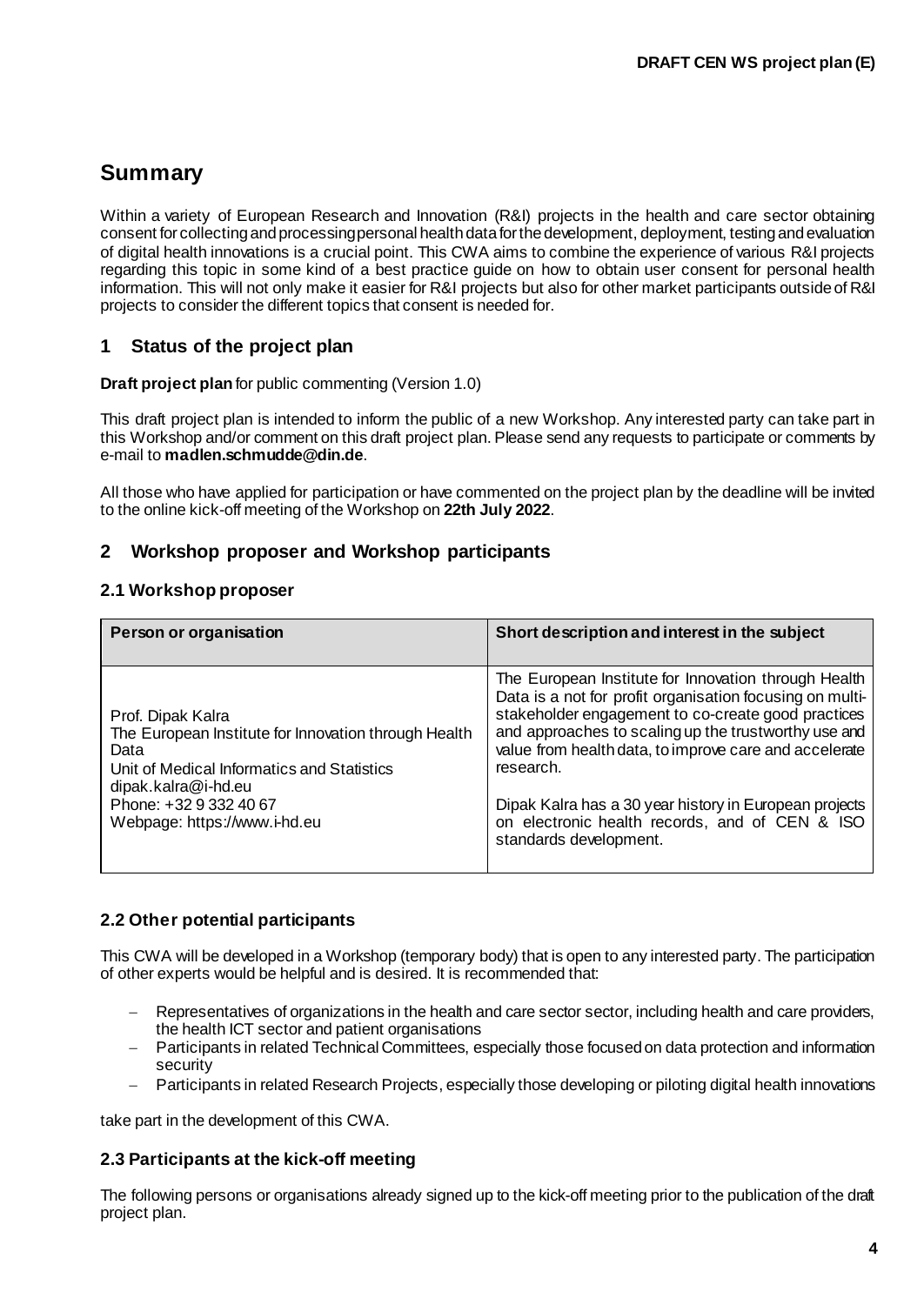| <b>Person</b>                         | Organisation                                                          |
|---------------------------------------|-----------------------------------------------------------------------|
| Workshop proposer: Prof. Dipak Kalra  | The European Institute for Innovation through Health<br>Data, Belgium |
| <b>Matthias Pocs</b>                  | Stelar Security Technology Law Research                               |
| Luc Nicolas                           | <b>ETHEL</b>                                                          |
| Itziar Alkorta                        | University of the Basque Country                                      |
| Lola Verdoy                           | Kronikgune Institute for Health Services Research                     |
| Nuno Garcia                           | Universidade da Beira Interior                                        |
| Ana Ortega                            | Kronikgune Institute for Health Services Research                     |
| Erika Rovini                          | University of Florence                                                |
| Gianna Vignani                        | UP Umana Persone impresa sociale R&S                                  |
| Eleftheria lliadou                    | National & Kapodistrian University of Athens                          |
| Filippo Cavallo                       | University of Florence                                                |
| Idoia Landa                           | Medicines Optimisation Innovation Centre                              |
| Fabio Guasconi                        | <b>UNINFO</b>                                                         |
| Workshop secretariat: Madlen Schmudde | DIN e.V.                                                              |

# <span id="page-3-0"></span>**3 Workshop objectives and scope**

## <span id="page-3-1"></span>**3.1 Background**

The motivation for this Workshop came from multiple European research projects and large-scale pilots that found that they were all needing to identify the most suitable lawful basis for collecting and processing personal health data for the development, deployment, testing and evaluation of digital health innovations. In many cases they could see the potential value for reusing that data later, after the project, but this potential could be for research questions that had not yet been identified. They therefore needed a multi-layered lawful basis, potentially multilayered consent, and found that they were all reinventing similar wheels, encountering similar problems and could benefit hugely by learning from each other. After some initial exchanges it was clear that the body of projects collectively had quite a bit of useful learning that could be shared with others to avoid them reinventing those wheels or making mistakes.

Therefore, it is time to consolidate the learning and experience of several projects and large scale pilots regarding the nature of data subject consent for the development, piloting and evaluation of digital health innovations intended for use in the health and care sector. This will help the current projects with obtaining the most appropriate consent for their needs, or with understanding the implications of consent they have already obtained. But primarily this guide for obtaining user consent for personal health information will be a resource to future projects and large scale pilots as some kind of a checklist. The resulting specification from this workshop will make it easier for Research and Innovation (R&I) projects as well as market participants outside of R&I projects to also consider the different topics that consent is needed for.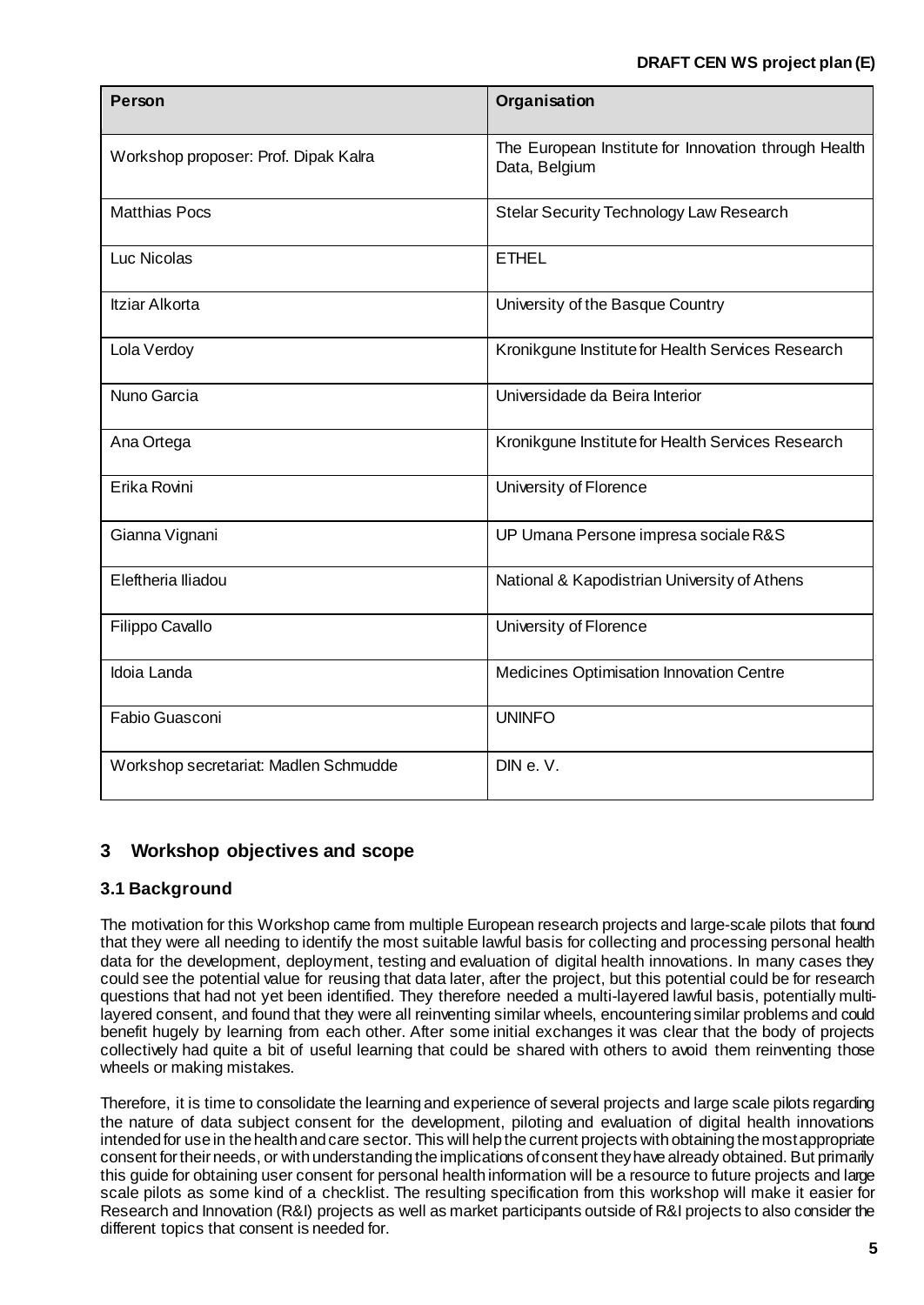Regarding the legal environment the proposed specification has to be in accordance with the EU General Data Protection Regulation (GDPR) which went into effect in [2](#page-4-4)018.<sup>2,[3](#page-4-5)</sup> There are also other guidelines published by the European Commission addressing relevant topics like data protection which also have to be considered when a guide for obtaining user consent is developed. One of them is the Guidelines on Transparency under Regulation 2016/679. [4](#page-4-6) Furthermore the work (e.g. opinions [5](#page-4-7)) of the *Article 29 Working Party*[6](#page-4-8) which is an independent European working party dealing with the protection of privacy and personal data has to be taken into account.

## <span id="page-4-0"></span>**3.2 Scope**

The planned CEN Workshop Agreement (CWA) will define a guideline for obtaining the most suitable consent for the use of digital health innovations. The guideline will describe which aspects should be considered when asking for consent. It will also cover the usability of a consent form especially regarding the patient-friendly presentation of informed consent choices. Another aspect of this CWA will focus on how to handle the subject's access requests or withdrawal during a pilot evaluation.

The planned CWA is intended to be used as a guideline for R&I Project and other market participants when consent is needed for the use of digital health innovations.

#### <span id="page-4-1"></span>**3.3 Related activities**

The subject of the planned CWA is not at present the subject of a standard. However, there are committees, standards and/or other technical specifications that deal with related subjects and thus need to be taken into account - and involved, where necessary - during this Workshop:

- − ISO/TC 215 Health informatics
	- $\circ$  ISO/TS 17975:2015 Health informatics Principles and data requirements for consent in the Collection, Use or Disclosure of personal health information
	- $\circ$  ISO/TS 14265:2011 Health Informatics Classification of purposes for processing personal health information
	- $\circ$  ISO/TR 18638:2017 Health informatics Guidance on health information privacy education in healthcare organizations
	- o ISO 13940:2015 Health informatics System of concepts to support continuity of care
- − CEN/TC 251 Health informatics
- − CEN/WS 102 CEN Workshop on guidelines for introducing tele-medical and pervasive monitoring technologies balancing privacy protection against the need for oversight and care
- − CEN/TC 431 Service Chain for Social Care Alarms (dormant)

#### <span id="page-4-2"></span>**4 Workshop programme**

#### <span id="page-4-3"></span>**4.1 General**

The kick-off meeting is planned to take place on 22th July virtually via web conference. All meetings are intended to be executed online. If a physical meeting is convened, the possibility of online participation will be granted.

A draft for public commenting will be published for 30 days.

A total of 6 Workshop meetings via web conference will be held (including the kick-off meeting), during which the content of the CWA will be presented, discussed and approved.

<span id="page-4-4"></span> <sup>2</sup> <https://gdpr.eu/> [accessed: 2022-03-04]

<span id="page-4-5"></span><sup>3</sup> [https://w ww.gov.uk/government/publications/consent-privacy-policy/consent-](https://www.gov.uk/government/publications/consent-privacy-policy/consent-policy#:%7E:text=Consent%20should%20be%20separate%20from,and%20conditions%20()

[policy#:~:text=Consent%20should%20be%20separate%20from,and%20conditions%20\('unbundled'\)&text=Consent%20must](https://www.gov.uk/government/publications/consent-privacy-policy/consent-policy#:%7E:text=Consent%20should%20be%20separate%20from,and%20conditions%20() [%20be%20'easy%20to,and%20how %20to%20do%20so](https://www.gov.uk/government/publications/consent-privacy-policy/consent-policy#:%7E:text=Consent%20should%20be%20separate%20from,and%20conditions%20() [accessed: 2022-02-17]

<span id="page-4-6"></span><sup>4</sup> [https://ec.europa.eu/new sroom/article29/items/622227](https://ec.europa.eu/newsroom/article29/items/622227) [accessed: 2022-03-04]

<span id="page-4-7"></span><sup>5</sup> [https://ec.europa.eu/justice/article-29/documentation/opinion-recommendation/files/2014/w p216\\_en.pdf](https://ec.europa.eu/justice/article-29/documentation/opinion-recommendation/files/2014/wp216_en.pdf) [accessed: 2022-03-  $04]$ 

<span id="page-4-8"></span><sup>6</sup> [https://edpb.europa.eu/about-edpb/more-about-edpb/article-29-w orking-party\\_en](https://edpb.europa.eu/about-edpb/more-about-edpb/article-29-working-party_en) [accessed: 2022-03-04]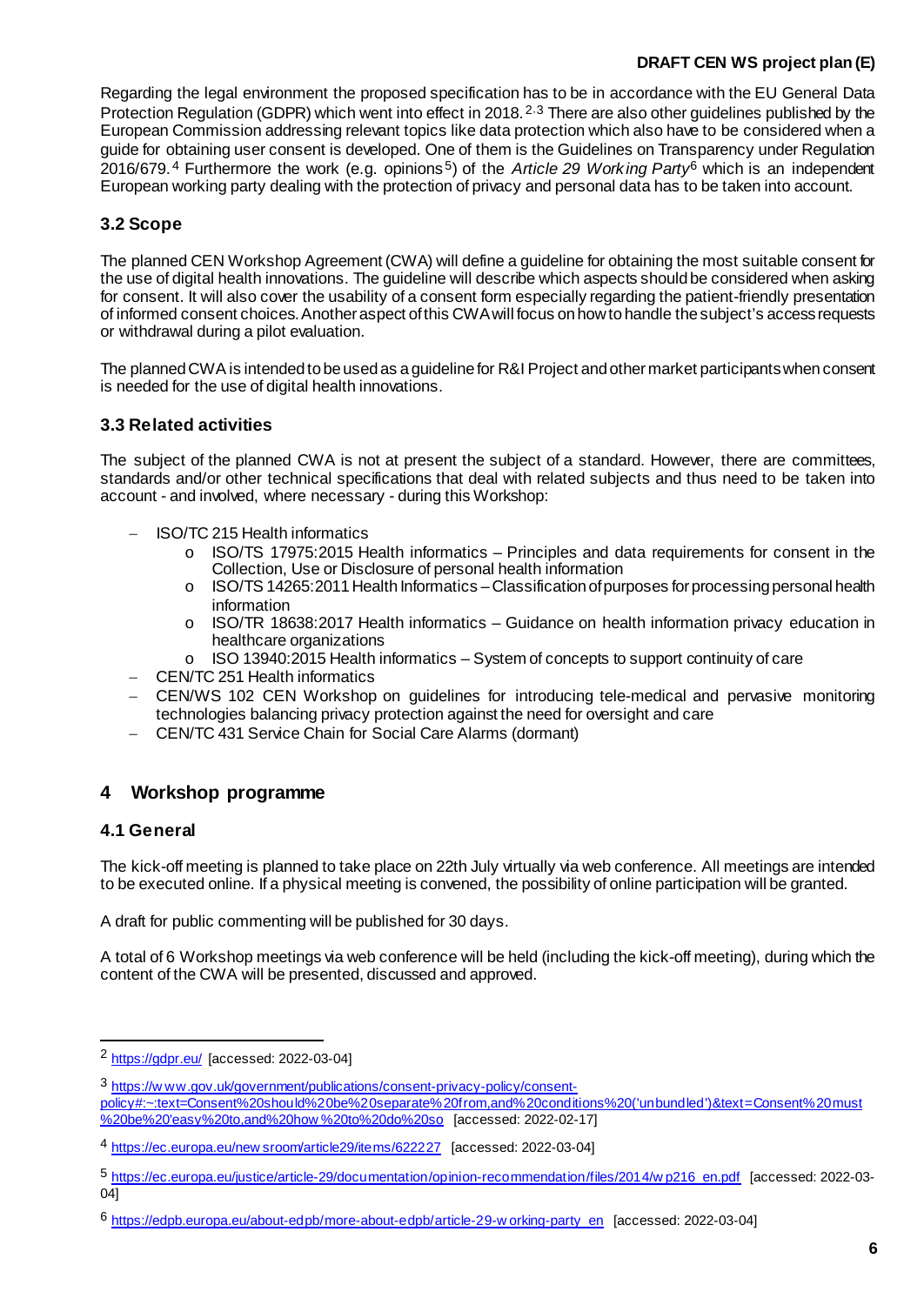The CWA will be drawn up in **English** (language of meetings, minutes, etc.). The CWA will be written in **English**.

# <span id="page-5-0"></span>**4.2 Workshop schedule**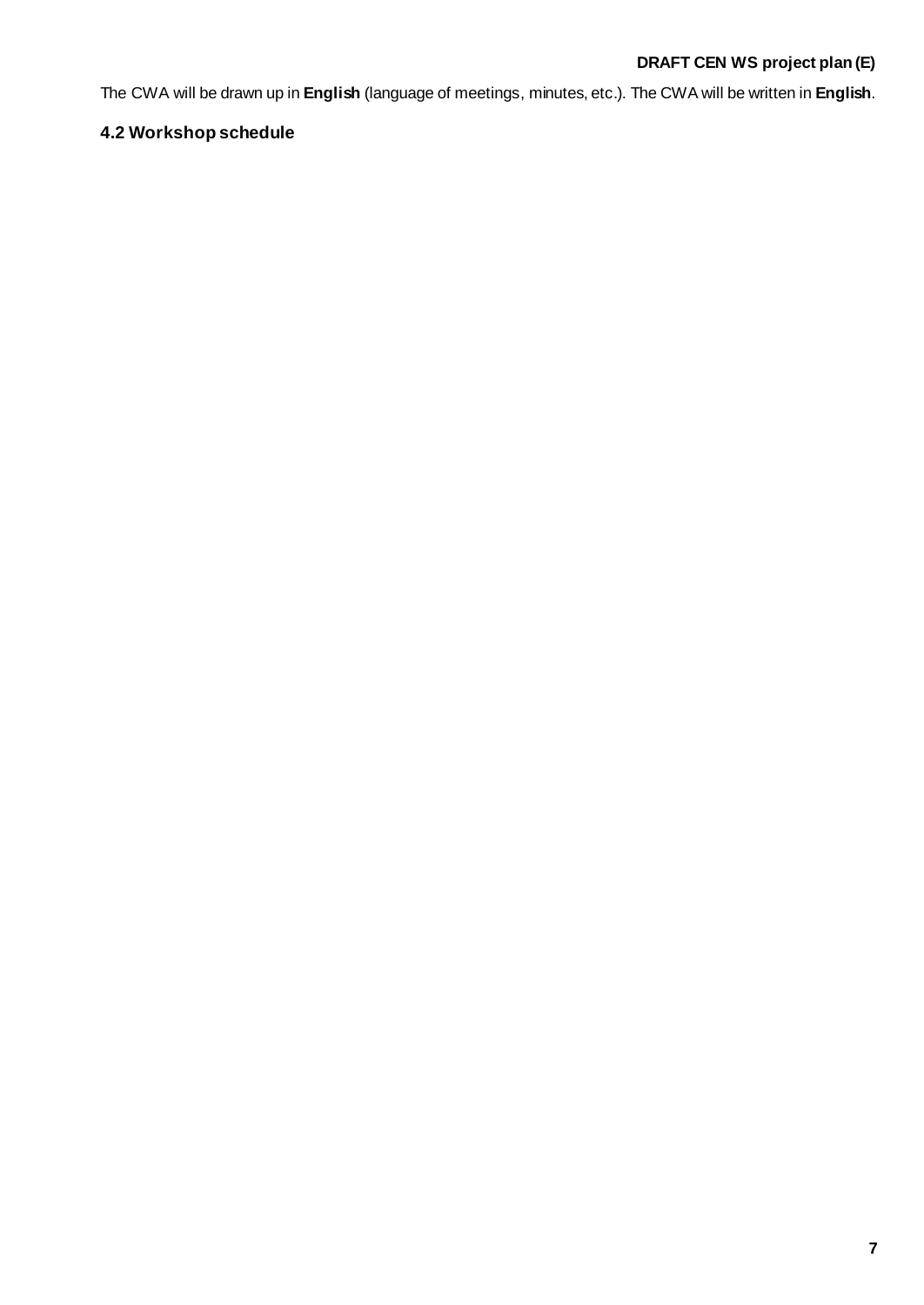## **Table 1: Workshop schedule (preliminary)**

| <b>CEN</b><br>Workshop                        | May<br>2022 | Jun<br>2022 | Jul<br>2022            | Aug<br>2022 | <b>Sep</b><br>2022 | Oct<br>2022 | <b>Nov</b><br>2022 | <b>Dez</b><br>2022 | Jan<br>2023 | Feb<br>2023  | Mar<br>2023 | Apr<br>2023                 | May<br>2023 | Jun<br>2023 | Jul<br>23 |
|-----------------------------------------------|-------------|-------------|------------------------|-------------|--------------------|-------------|--------------------|--------------------|-------------|--------------|-------------|-----------------------------|-------------|-------------|-----------|
| Initiation                                    |             |             |                        |             |                    |             |                    |                    |             |              |             |                             |             |             |           |
| 1. Proposal form<br>submission and<br>$T_{0}$ |             |             |                        |             |                    |             |                    |                    |             |              |             |                             |             |             |           |
| 2. Project plan<br>development                |             |             |                        |             |                    |             |                    |                    |             |              |             |                             |             |             |           |
| 3. Open<br>commenting                         |             |             |                        |             |                    |             |                    |                    |             |              |             |                             |             |             |           |
| Operation                                     |             |             |                        |             |                    |             |                    |                    |             |              |             |                             |             |             |           |
| 4. Kick-off<br>meeting                        |             |             |                        |             |                    |             |                    |                    |             |              |             |                             |             |             |           |
| 5. CWA(s)<br>development                      |             |             |                        |             |                    |             |                    |                    |             |              |             |                             |             |             |           |
| 6. Open<br>commenting                         |             |             |                        |             |                    |             |                    |                    |             |              |             |                             |             |             |           |
| 7. CWA(s)<br>finalised and                    |             |             |                        |             |                    |             |                    |                    |             |              |             |                             |             |             |           |
| <b>Publication</b>                            |             |             |                        |             |                    |             |                    |                    |             |              |             |                             |             |             |           |
| 8. CWA(s)<br>publication                      |             |             |                        |             |                    |             |                    |                    |             |              |             |                             |             |             |           |
| Disseminati<br>on                             |             |             |                        |             |                    |             |                    |                    |             |              |             |                             |             |             |           |
| <b>Milestones</b>                             |             |             | $K_{\frac{1}{2}}$<br>٠ |             | $\mathbf{V}$       |             | V                  |                    |             | $\mathbf{V}$ |             | $\mathbf{V}$<br>V<br>٠<br>A |             | P           | D         |

**K** Kick-off

**M** Workshop meeting

**V** Virtual Workshop meeting

**A** Adoption of CWA

**P** Publication of CWA **D** Online distribution of CWA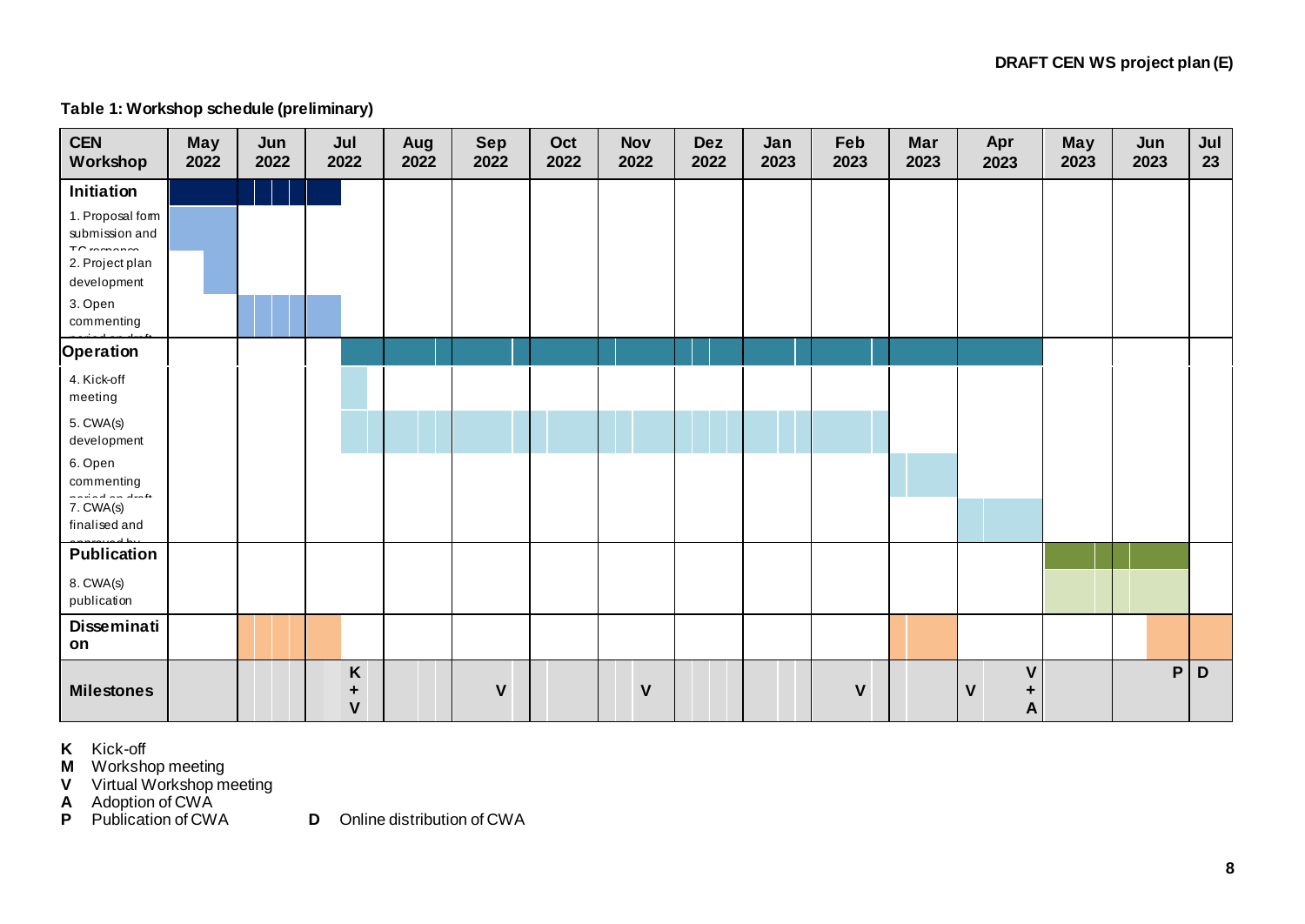#### <span id="page-7-0"></span>**4.3 Work already delivered**

This workshop is based on the experience of different European research projects regarding how to obtain user consent for personal health information. Therefore, during several exchanges beforehand an idea was developed on what this CWA should probably include:

- Deciding when consent is the most suitable legal basis, and the alternatives to be considered
	- What would digital health innovators seek consent for?
	- Consent as a legal basis, and other legal bases, under the GDPR
	- Consent as the basis for processing personal data
	- Alternative legal bases for processing personal data
	- Ethical consent vs GDPR consent in the research context
- GDPR good practices when collecting consent
- Consent requirements when introducing a novel digital health tool
- Consent for data reuse and data sharing
- Data altruism (broad consent)
- Obtaining consent from vulnerable patients
- Avoiding coercion
- Points to include in a transparency notice and Informed Consent Form
- Appropriate consent form wording
- The process of collecting consent
- The scope of personal data
- Information security safeguards

## <span id="page-7-1"></span>**5 Resource planning**

The administrative costs of the CEN Workshop will be covered by the PHArA-ON (Pilots for Healthy and Active Ageing) project, which received funding from the European Union's Horizon 2020 research and innovation programme under grant agreement No 857188.

All costs related to the participation of interested parties in the Workshop's activities have to be borne by themselves. The PHArA-ON project aims to reach an agreement with CEN CENELEC Management Centre to make the CWA freely downloadable from the CEN Website. The copyright of the final CEN Workshop Agreement will be at CEN. The final document will include the following paragraph: "Results incorporated in this CEN Workshop Agreement received funding from the European Union's HORIZON 2020 research and innovation programme under grant agreement number 857188 (PHArA-ON)".

#### <span id="page-7-2"></span>**6 Workshop structure and rules of cooperation**

#### <span id="page-7-3"></span>**6.1 Participation in the Workshop**

The Workshop will be constituted during the course of the kick-off meeting. By approving this project plan, the interested parties declare their willingness to participate in the Workshop and will be formally named as Workshop participants, with the associated rights and duties. Participants at the kick-off meeting who do not approve the project plan are not given the status of a Workshop participant and are thus excluded from further decisions made during the kick-off meeting and from any other decisions regarding the Workshop.

As a rule, the request to participate in the Workshop is closed once it is constituted. The current Workshop participants shall decide whether any additional members will be accepted or not.

Any new participant in the Workshop at a later date is decided on by the participants making up the Workshop at that time. It is particularly important to consider these aspects:

- a. expansion would be conducive to shortening the duration of the Workshop or to avoiding or averting an impending delay in the planned duration of the Workshop;
- b. the expansion would not result in the Workshop taking longer to complete;
- c. the new Workshop participant would not address any new or complementary issues beyond the scope defined and approved in the project plan;
- d. the new Workshop participant would bring complementary expertise into the Workshop in order to incorporate the latest scientific findings and state-of-the-art knowledge;
- e. the new Workshop participant would actively participate in the drafting of the manuscript by submitting concrete, not abstract, proposals and contributions;
- f. the new Workshop participant would ensure wider application of the CWA.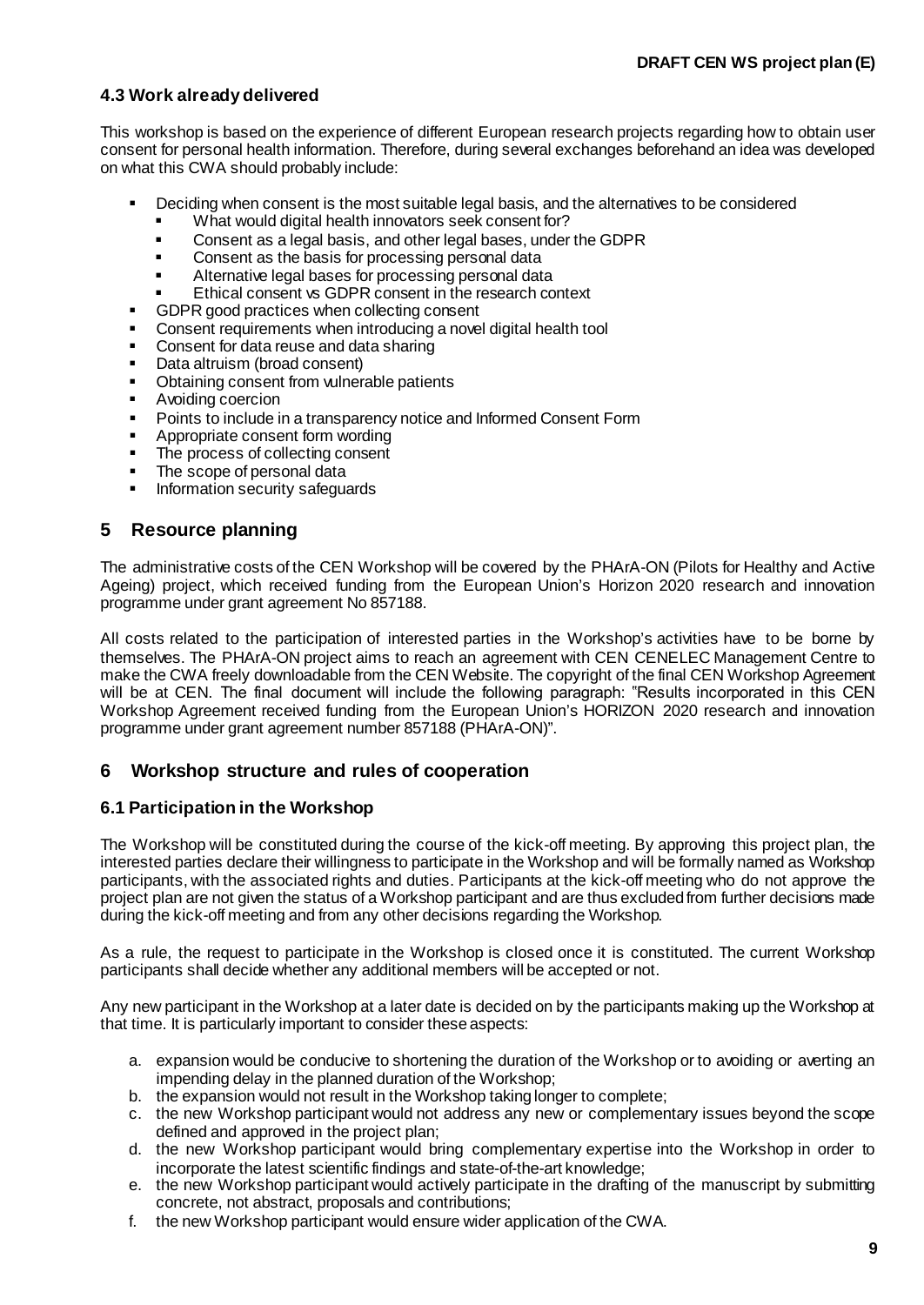All Workshop participants who voted for the publication of the CWA or its draft will be named as authors in the European Foreword, including the organisations which they represent. All Workshop participants who voted against the publication of the CWA, or who have abstained, will not be named in the European Foreword.

### <span id="page-8-0"></span>**6.2 Workshop responsibilities**

The Workshop Chair is responsible for content management and any decision-making and voting procedures. The Workshop Chair is supported by the Workshop Vice-Chair and the responsible Workshop secretariat, whereby the Workshop secretariat will always remain neutral regarding the content of the CWA. Furthermore, the Workshop secretariat shall ensure that CEN-CENELEC's rules of procedure, rules of presentation, and the principles governing the publication of CWA have been observed. Should a Workshop Chair no longer be able to carry out her/his duties, the Workshop secretariat shall initiate the election of a new Workshop Chair. The list below covers the main tasks of the Workshop Chair. It is not intended to be exhaustive.

- Content related contact point for the Workshop
- − Presides at Workshop meetings
- − Ensures that the development of the CWA respects the principles and content of the adopted project plan
- − Manages the consensus building process, decides when the Workshop participants have reached agreement on the final CWA, on the basis of the comments received
- Ensures due information exchange with the Workshop secretariat
- − Represents the Workshop and its results to exterior

The Workshop secretariat, provided by a CEN/CENELEC national member, is responsible for organising and leading the kick-off meeting, in consultation with the Workshop proposer. Further Workshop meetings and/or web conferences shall be organised by the Workshop secretariat in consultation with the Workshop Chair. The list below covers the main tasks of the Workshop secretariat. It is not intended to be exhaustive.

- − Administrative and organisational contact point for the Workshop
- Ensures that the development of the CWA respects the principles and content of the adopted project plan and of the requirements of the CEN-CENELEC Guide 29
- Formally registers Workshop participants and maintains record of participating organisations and individuals
- − Offers infrastructure and manage documents and their distribution through an electronic platform
- − Prepares agenda and distribute information on meetings and meeting minutes as well as follow-up actions of the Workshop
- − Initiates and manage CWA approval process upon decision by the Workshop Chair
- − Interface with CEN-CENELEC Management Centre (CCMC) and Workshop Chair regarding strategic directions, problems arising, and external relationships
- − Advises on CEN-CENELEC rules and bring any major problems encountered (if any) in the development of the CWA to the attention of CEN-CENELEC Management Centre (CCMC)
- − Administrates the connection with relevant CEN or CENELEC/TCs

#### <span id="page-8-1"></span>**6.3 Decision making process**

Each Workshop participant is entitled to vote and has one vote. If an organisation sends several experts to the Workshop, that organisation has only one vote, regardless of how many Workshop participants it sends. Transferring voting rights to other Workshop participants is not permitted. During voting procedures, decisions are passed by simple majority; abstentions do not count.

If Workshop participants cannot be present in the meetings when the CWA or its draft is adopted, an alternative means of including them in the voting procedure shall be used.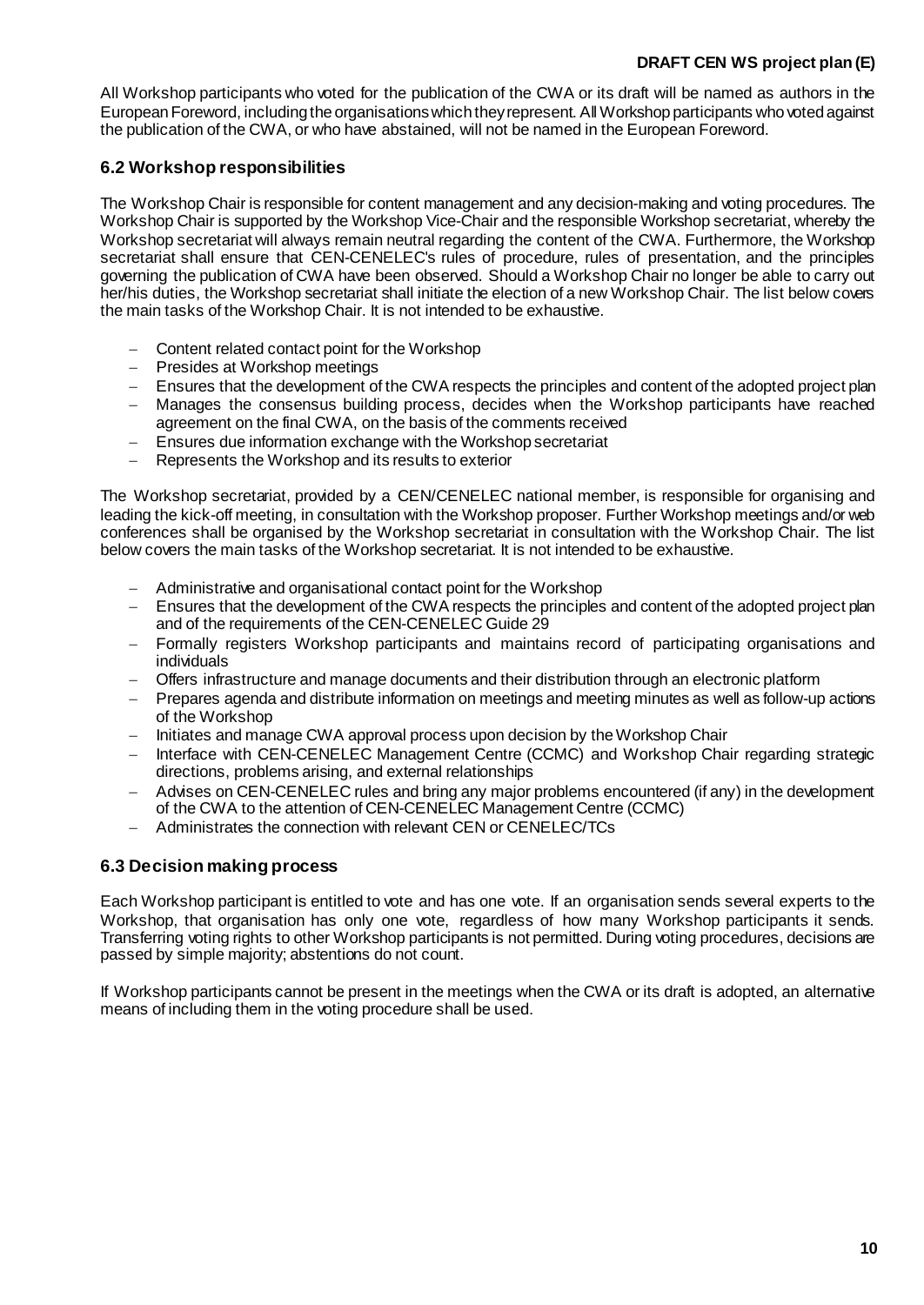# <span id="page-9-0"></span>**7 Dissemination and participation strategy**



#### **Proposal form submission**

The Workshop proposal will be disseminated to the following relevant stakeholders and bodies for consultation:

− CEN/TC 251 Health informatics

#### **Open commenting period on draft project plan**

The project plan will be disseminated to the following relevant stakeholders and bodies for commenting:

- − CEN/TC 251 Health informatics
- − ISO/TC 215 Health informatics
- − CEN/WS 102 CEN Workshop on guidelines for introducing tele-medical and pervasive monitoring technologies balancing privacy protection against the need for oversight and care
- − CEN/TC 431 Service Chain for Social Care Alarms (dormant)
- − CEN/TC 447 Horizontal standards for the provision of services
- − CEN/CLC/JTC 13 Cybersecurity and Data Protection
- − CEN/TC 450 Patient involvement in person-centred care

In addition to the CCMC website, the project plan and the date of the kick-off meeting will be advertised on the websites of the R&I projects PHArA-ON, ADLIFE; SHAPES and SMART BEAR as well as on the websites of OPEN DEI, DIN, the European institute for Innovation through Health Data, Kronikgune Institute for Health Services Research, National & Kapodistrian University of Athens (NKUA), University of Florence, UNINFO, UP Umana Persone impresa sociale R&S; AGE Platform Europe and National Research Council of Italy (CNR) to raise awareness. Moreover, the announcement of the CCMC website will be posted in PHArA-ON social media as well as in all the above mentioned partners social media to reach as many interested parties as possible. Interested parties are requested to contribute either through commenting of the project plan (short term) or through Workshop participation (long term).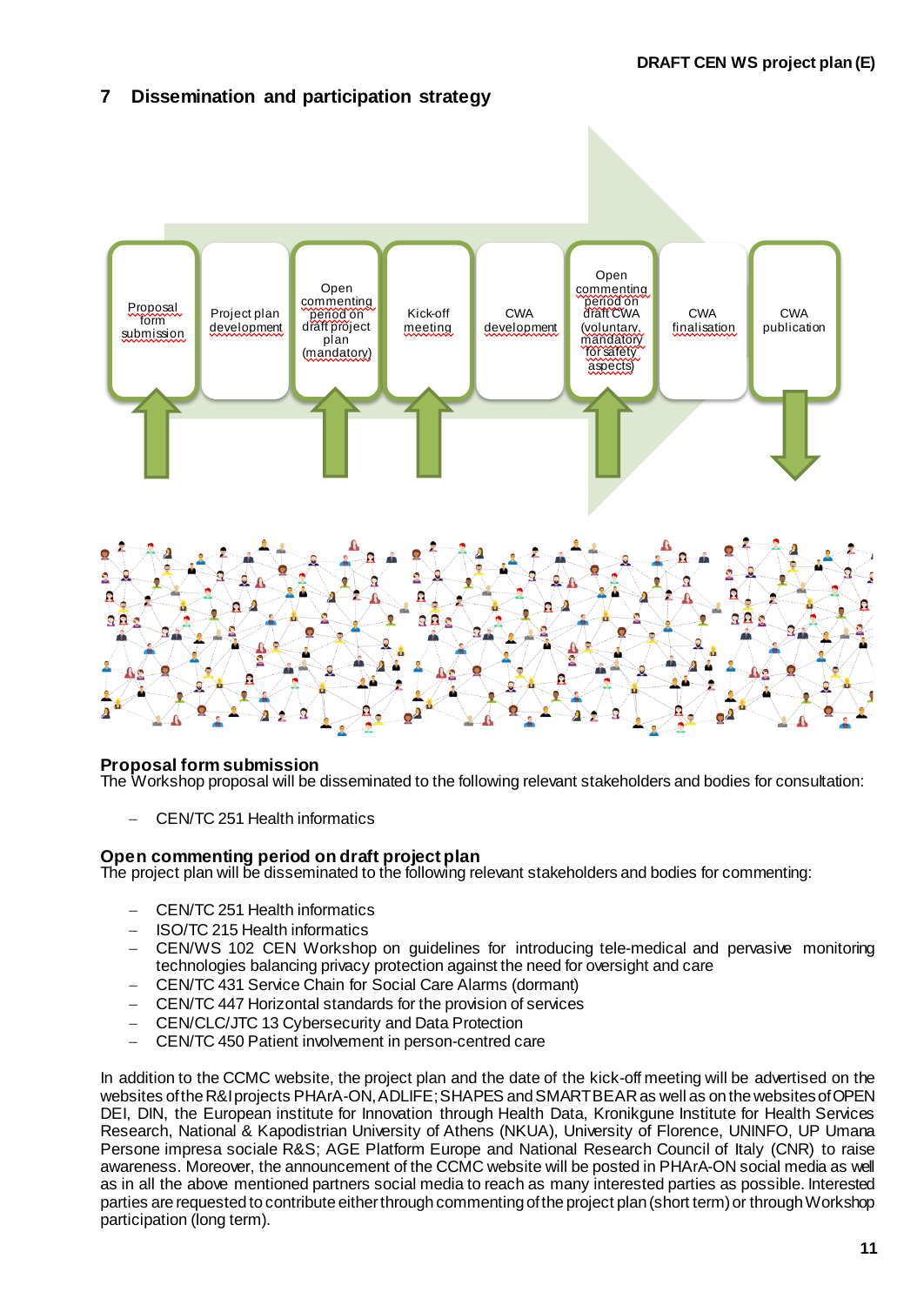#### **Open commenting period on draft CWA**

The draft CWA will be disseminated to the following relevant stakeholders and bodies for commenting:

- − CEN/TC 251 Health informatics
- − ISO/TC 215 Health informatics
- − CEN/WS 102 CEN Workshop on guidelines for introducing tele-medical and pervasive monitoring technologies balancing privacy protection against the need for oversight and care
- − CEN/TC 431 Service Chain for Social Care Alarms (dormant)
- − CEN/TC 447 Horizontal standards for the provision of services
- − CEN/CLC/JTC 13 Cybersecurity and Data Protection
- − CEN/TC 450 Patient involvement in person-centred care

In addition to the CCMC website, the draft CWA will be advertised on the websites of the R&I projects PHArA-ON, ADLIFE; SHAPES and SMART BEAR as well as on the websites of OPEN DEI, DIN, the European institute for Innovation through Health Data, Kronikgune Institute for Health Services Research, National & Kapodistrian University of Athens (NKUA), University of Florence, UNINFO, UP Umana Persone impresa sociale R&S; AGE Platform Europe and National Research Council of Italy (CNR) to raise awareness. Moreover, the announcement of the open commenting period will be posted in PHArA-ON social media as well as in all the above mentioned partners social media to reach as many interested parties as possible. Interested parties are requested to contribute through commenting of the draft CWA (short term).

#### **CWA publication**

The final CWA will be disseminated to the following relevant stakeholders and bodies:

- − CEN/TC 251 Health informatics
- − ISO/TC 215 Health informatics
- − CEN/WS 102 CEN Workshop on guidelines for introducing tele-medical and pervasive monitoring technologies balancing privacy protection against the need for oversight and care
- − CEN/TC 431 Service Chain for Social Care Alarms (dormant)
- − CEN/TC 447 Horizontal standards for the provision of services
- − CEN/CLC/JTC 13 Cybersecurity and Data Protection
- − CEN/TC 450 Patient involvement in person-centred care

In addition to the CCMC website, the final CWA will be advertised on the websites of the R&I projects PHArA-ON, ADLIFE; SHAPES and SMART BEAR as well as on the websites of OPEN DEI, DIN, the European institute for Innovation through Health Data, Kronikgune Institute for Health Services Research, National & Kapodistrian University of Athens (NKUA), University of Florence, UNINFO, UP Umana Persone impresa sociale R&S; AGE Platform Europe and National Research Council of Italy (CNR) to raise awareness. Moreover, the publication of the final CWA will be posted in PHArA-ON social media as well as in all the above mentioned partners social media to reach as many interested parties as possible.